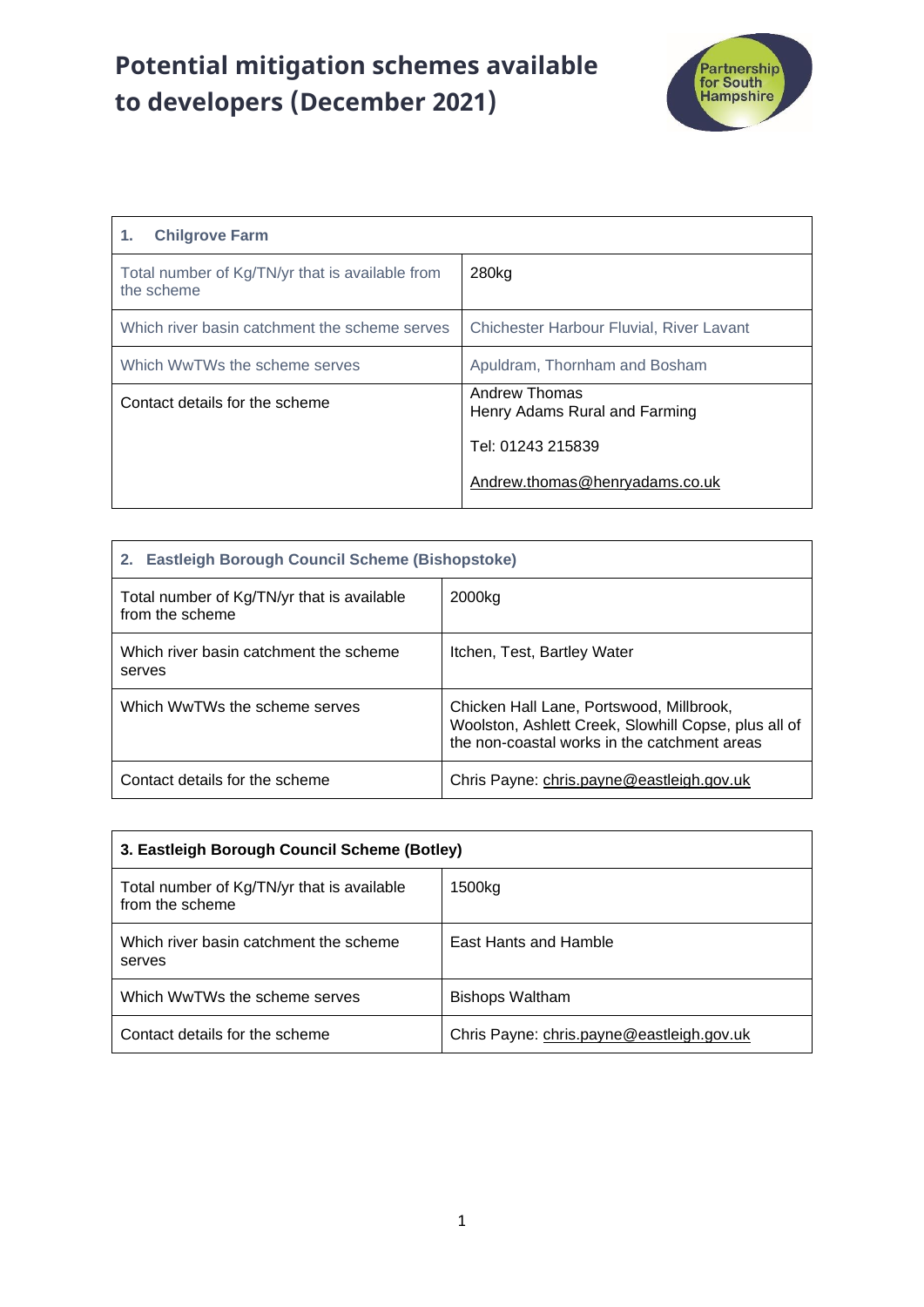| Hampshire and Isle of Wight Wildlife Trust (Isle of Wight Schemes)<br>4. |                                                                                                                     |
|--------------------------------------------------------------------------|---------------------------------------------------------------------------------------------------------------------|
| Total number of Kg/TN/yr that is available<br>from the scheme            | 3000kg                                                                                                              |
| Which river basin catchment the scheme<br>serves                         | East Hampshire                                                                                                      |
| Which WwTWs the scheme serves                                            | Peel Common, Budds Farm                                                                                             |
| Contact details for the scheme                                           | Nutrient Reduction Programme, Hampshire and<br>Isle of Wight Wildlife Trust (hiwwt.org.uk)<br>nitrates@hiwwt.org.uk |

| 5. Kings Manor                                                |                                                                  |
|---------------------------------------------------------------|------------------------------------------------------------------|
| Total number of Kg/TN/yr that is available<br>from the scheme | 800kg                                                            |
| Which river basin catchment the scheme<br>serves              | West Isle of Wight, New Forest                                   |
| Which WwTWs the scheme serves                                 | Pennington                                                       |
| Contact details for the scheme                                | David Long: dlong@bcm.co.uk<br>Emily Thearle: ethearle@bcm.co.uk |

| 6. Roke Manor                                                 |                                                                                                                                           |
|---------------------------------------------------------------|-------------------------------------------------------------------------------------------------------------------------------------------|
| Total number of Kg/TN/yr that is available<br>from the scheme | 2522kg                                                                                                                                    |
| Which river basin catchment the scheme<br>serves              | Itchen, Test, Bartley Water                                                                                                               |
| Which WwTWs the scheme serves                                 | Chicken Hall Lane, Portswood, Millbrook,<br>Woolston, Ashlett Creek, Slowhill Copse, plus all<br>non-coastal works in the catchment areas |
| Contact details for the scheme                                | Ollie Mitchell: ollie@ovingtonpark.co.uk                                                                                                  |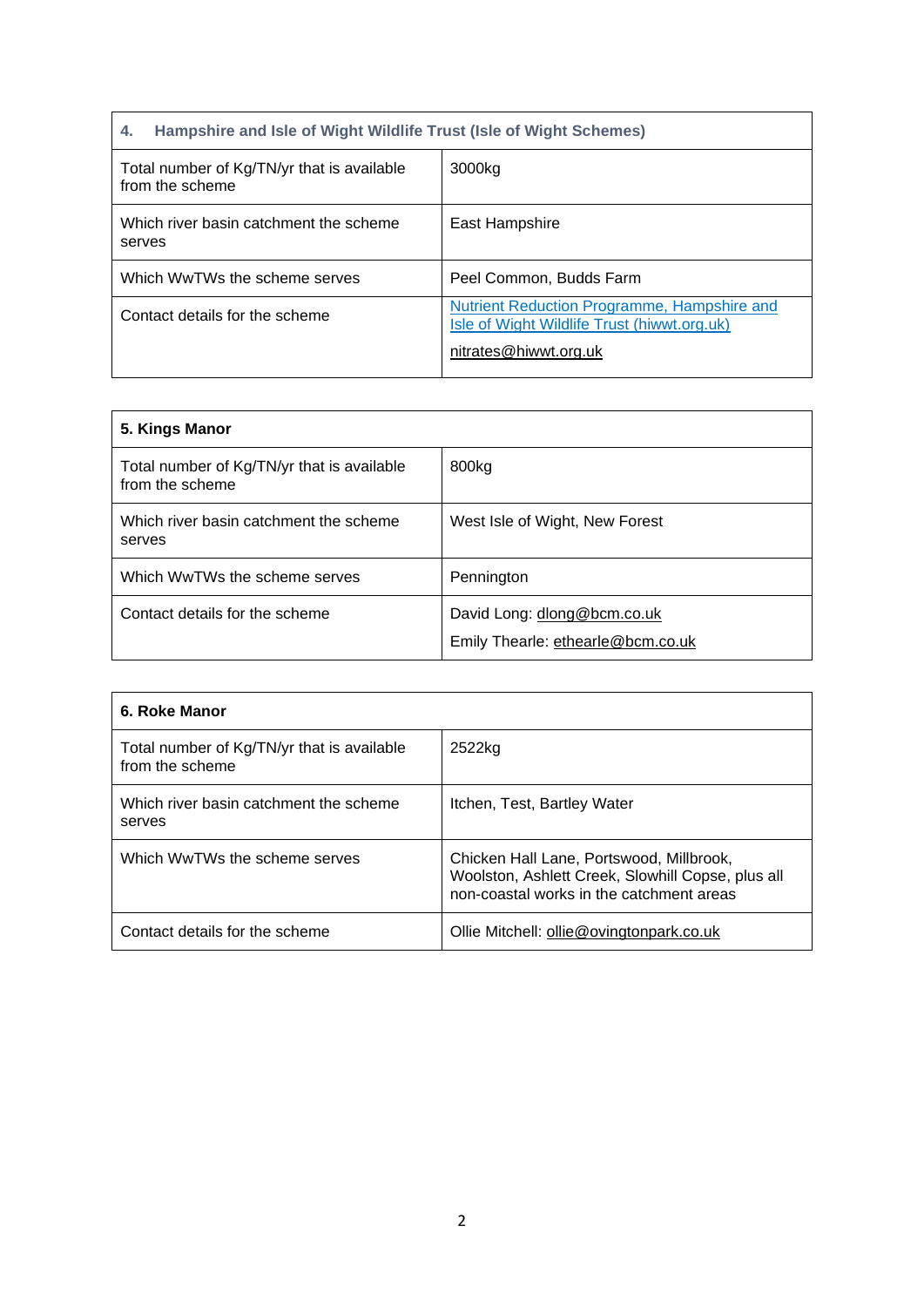| 7. Warnford Park Estate                                       |                                        |
|---------------------------------------------------------------|----------------------------------------|
| Total number of Kg/TN/yr that is available<br>from the scheme | 3000kg                                 |
| Which river basin catchment the scheme<br>serves              | River Meon and East Hampshire          |
| Which WwTWs the scheme serves                                 | Peel Common, Budds Farm, Ashlett Creek |
| Contact details for the scheme                                | Mark Budden: mark@land-consult.com     |

| 8. Whitewool Stream Wetland (Meon Springs)                    |                                                           |
|---------------------------------------------------------------|-----------------------------------------------------------|
| Total number of Kg/TN/yr that is available<br>from the scheme | 2000kg                                                    |
| Which river basin catchment the scheme<br>serves              | River Meon and East Hampshire                             |
| Which WwTWs the scheme serves                                 | Peel Common, Budds Farm, Ashlett Creek,<br>Slowhill Copse |
| Contact details for the scheme                                | Jamie Butler: jamie@meonsprings.com                       |

| 9. Shalfleet Engineering Wetland                              |                                                          |
|---------------------------------------------------------------|----------------------------------------------------------|
| Total number of Kg/TN/yr that is available<br>from the scheme | 1700kg                                                   |
| Which river basin catchment the scheme<br>serves              | New Forest and Newtown Harbour catchments                |
| Which WwTWs the scheme serves                                 | Peel Common and Pennington                               |
| Contact details for the scheme                                | Jack Potter: j.potter@galingale.co.uk<br>T: 07422 710452 |